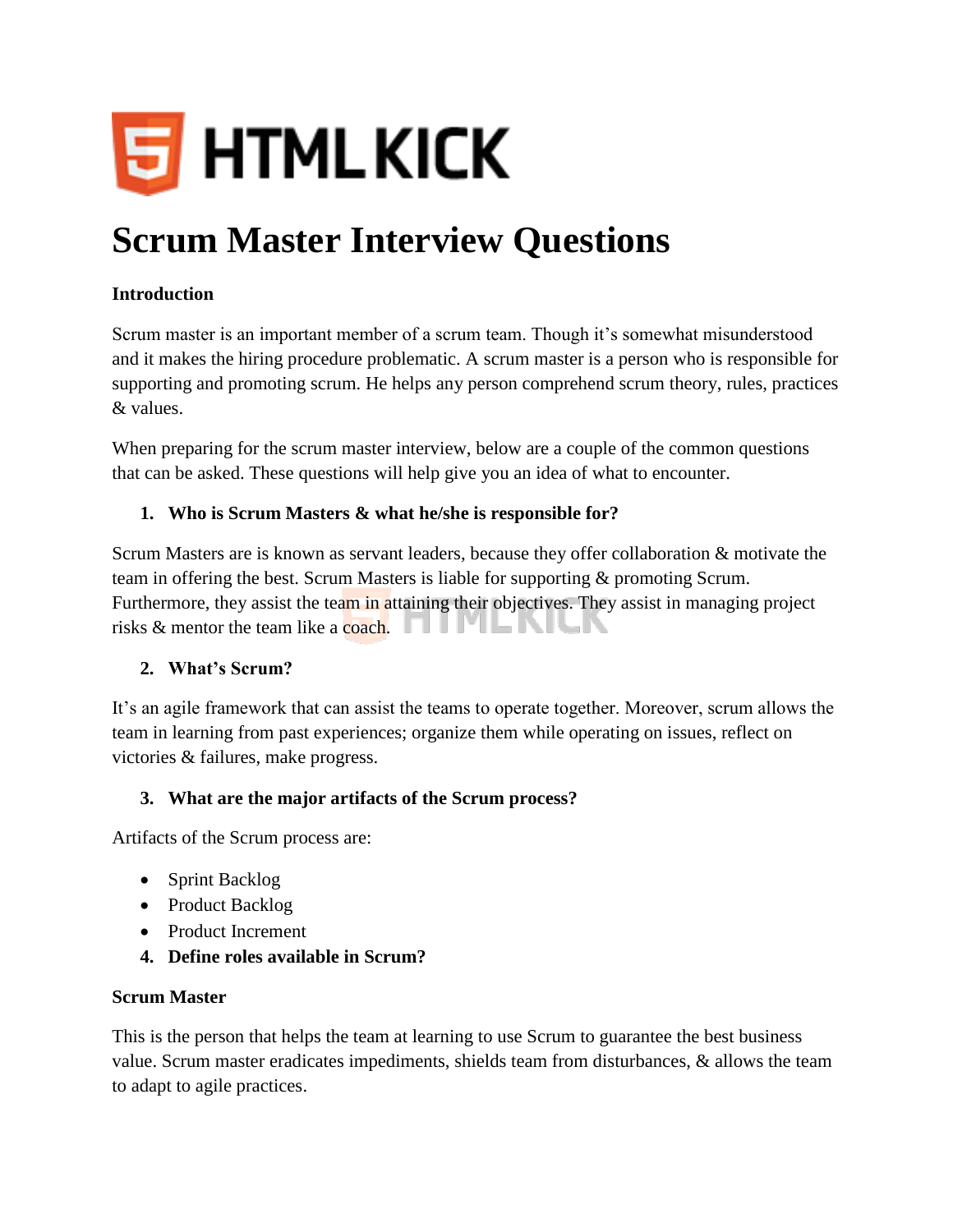## **Scrum Team**

These are people that work together in ensuring that the requirements of stakeholders are provided.

#### **Product Owner**

This is the person that's responsible for increasing ROI through determining the product features, prioritizing the features to a list, what requires to be concentrated on upcoming sprint, & much more. These are continually re-prioritized & refined.

## **5. What's the meaning of Scrum Sprint and what's its duration?**

This is a repeatable cycle in which the function is completed & made set for review. Duration of Scrum Sprint relies on the size of the project  $\&$  the team operating on it. Normally, it's done below 30 days.

## **6. How does Scrum Master aid the organization?**

Acts like an agile variation agent

Helping at Scrum adoption

Helps the team increase productivity **HTMLKICK** 



Ensures iterative incremental-cycle of constant improvement. The dot voting method is often utilized for this.

#### **7. How will Scrum Master assist the Product Owner?**

Help Scrum team at adopting some shared vision

Effective Product Backlog controlling

Promotes Scrum events as needed or requested

Understand & practice agility

#### **8. What are the duties of the Scrum Team?**

Scrum Team is the one that is self-organizing & involves 5 to 7 seven members. Their responsibilities are:

Operating products need to be developed & delivered in every sprint.

Ownership & transparency needs to be ensured to the work allocated to team members.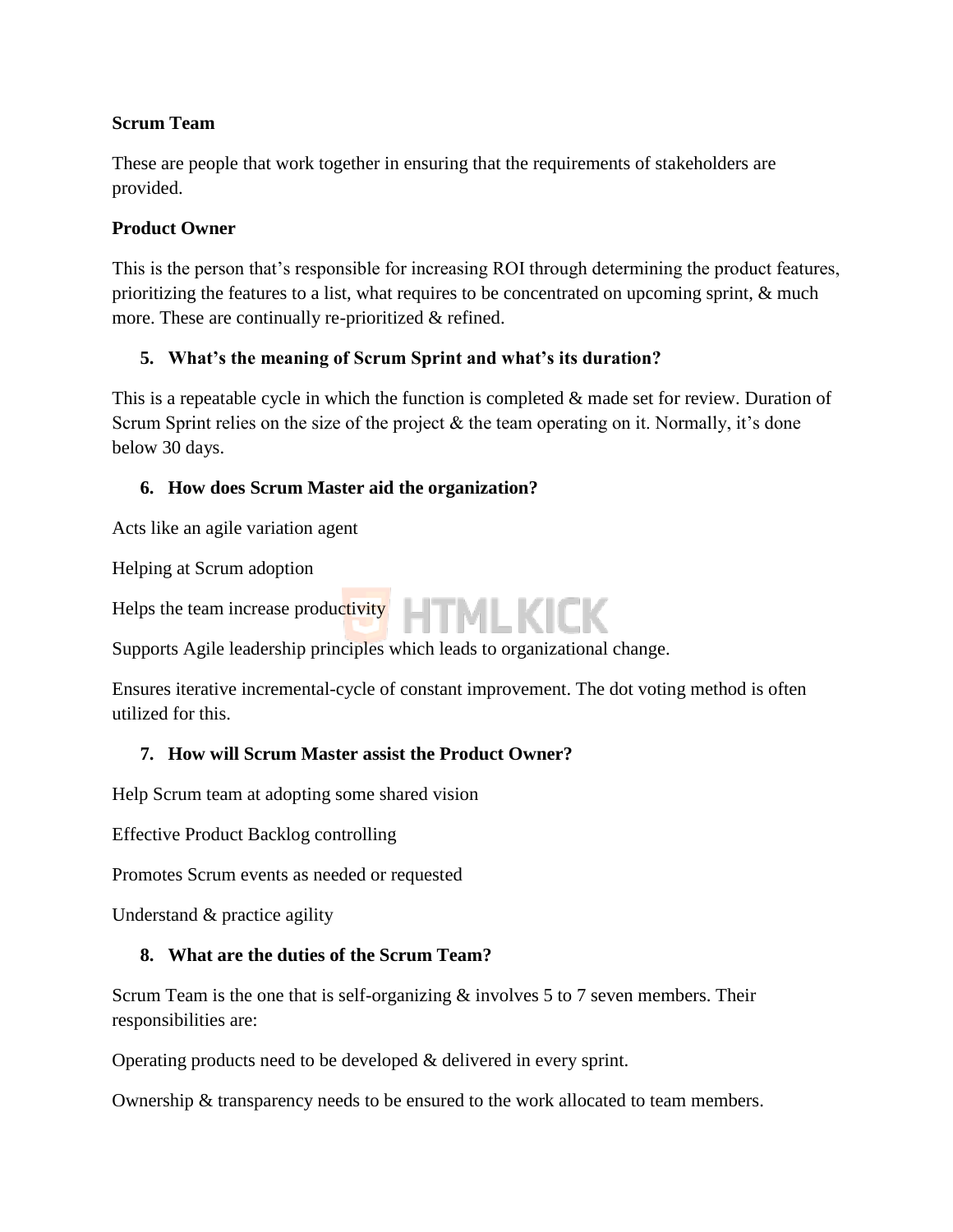Correct & crisp data needs to be offered to ensure a fruitful daily meeting of scrum

They need to collaborate with other teams  $&$  themselves

## **9. What occurs in everyday Stand-up sessions?**

These are everyday discussions which take place & normally take about 15 minutes. Everyday stand-up sessions help in understanding:

Which of the tasks went on well

Which of the tasks were finished

Which of the tasks are pending

Obstacles faced by the team

Meeting assists in knowing the overall scope & project status. More discussions take place after stand-up sessions.

# **10. Explain Scrum-ban?**

This is an approach that is a mixture of Scrum & Kanban. Scrum-ban is utilized to meet the requirements of a team, & reduce the batching of jobs, & adopt a system of pull-based.

It creatively includes a structure of Scrum & flexibility plus Kanban visualization.

# **11. Explain user-story mapping?**

This represents & arranges clients' stories which assist in understanding functionalities of a system, system backlog, offering the customer value, and planning releases.

They organize user stories depending on priority at the horizontal axis. On the vertical axis, they're represented depending on a growing sophistication level.

# **12. List the 5 phases of risk management?**

Identification

Categorization

Response

Review

Closure

#### **13. What's timeboxing about Scrum?**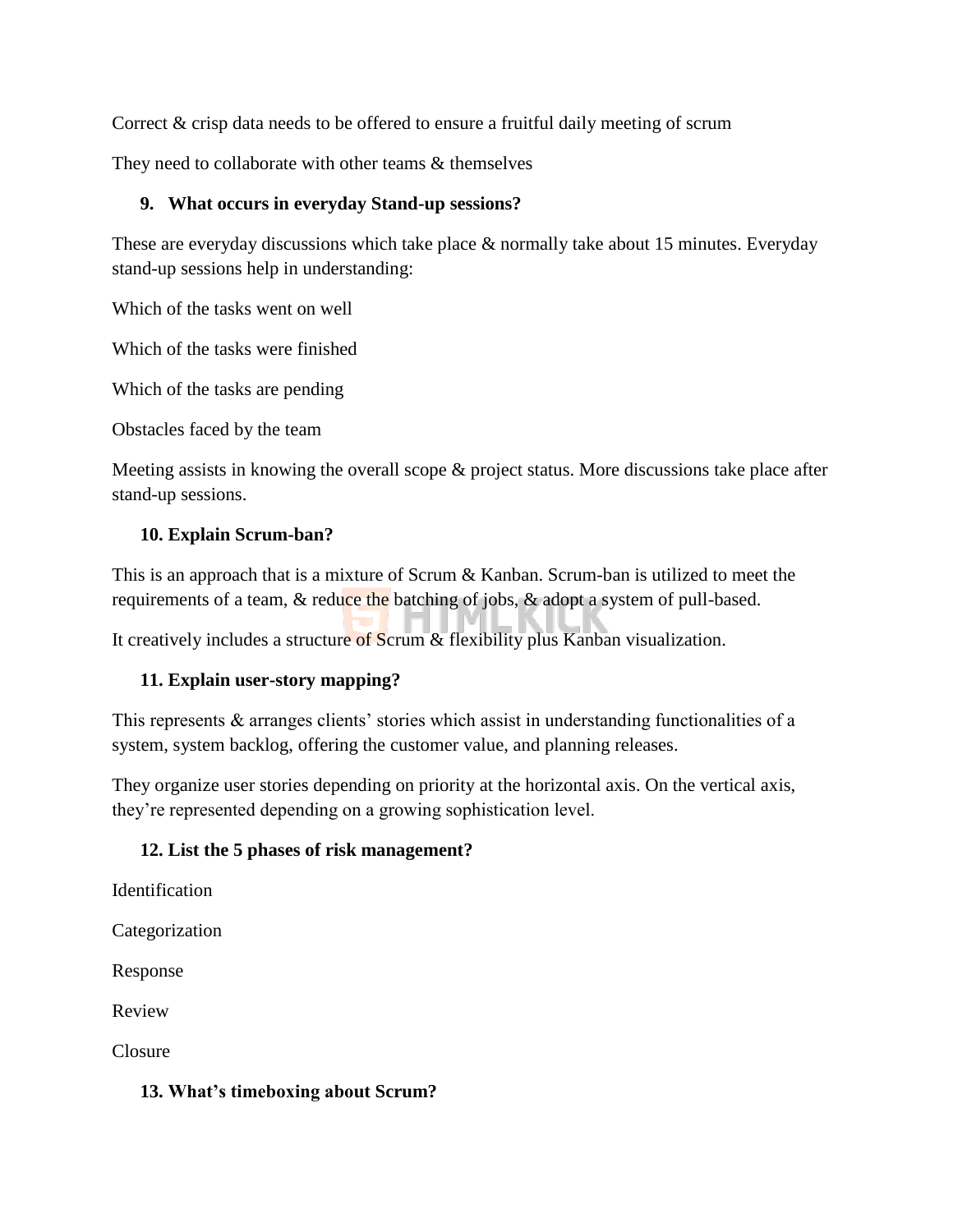Timeboxing refers to allotting a time-fixed unit to an activity. A Time unit is known as a time box and the maximum length of the time box needs to be 15 minutes.

## **14. At Daily Scrum, which is the exact role of Scrum Masters?**

Scrum Master sets Scrum meetings for the Development team which is the major player in a meeting. However, Scrum Master leads Development Team to save Daily Scrum in the 15 minute time-box. Scrum Master imposes the rule which only Development Team participants participate in Daily Scrum.

## **15. What's the function of Scrum Master at sprint retrospective?**

Sprint Retrospective offers a chance to inspect & adapt improvement progress. Scrum Master has the duty of a facilitator for the team. At Scrum framework, teams are self-organized & open to creating changes fast wherever required.

## **16. Who can terminate Sprint and is canceling Sprint possible?**

Sprint can be negated before the Sprint timebox limit ends. Only the Product Owner is allowed to cancel the sprint.

**S HTMLKICK** 

## **17. What are the common dangers in the Scrum project?**

Timeline issues

A scope creep

Budget issues

# **18. What transpires in Sprint Retrospective?**

Sprint retrospective occurs after sprint review. At this meeting, potential problems, past mistakes & new methods in handling the issues were discussed. This information is combined into the planning of newsprint.

# **19. What do you understand by DoD and how can it be achieved?**

Definition-of-Done is made by a list of chores which defines work's quality. It's utilized in deciding if activity from Sprint backlog will be completed.

# **20. List the major key skills required from a Scrum Master?**

Fine-tuned managerial skills

Strong know-how of Scrum & Agile concepts

Understanding of the tech utilized by the team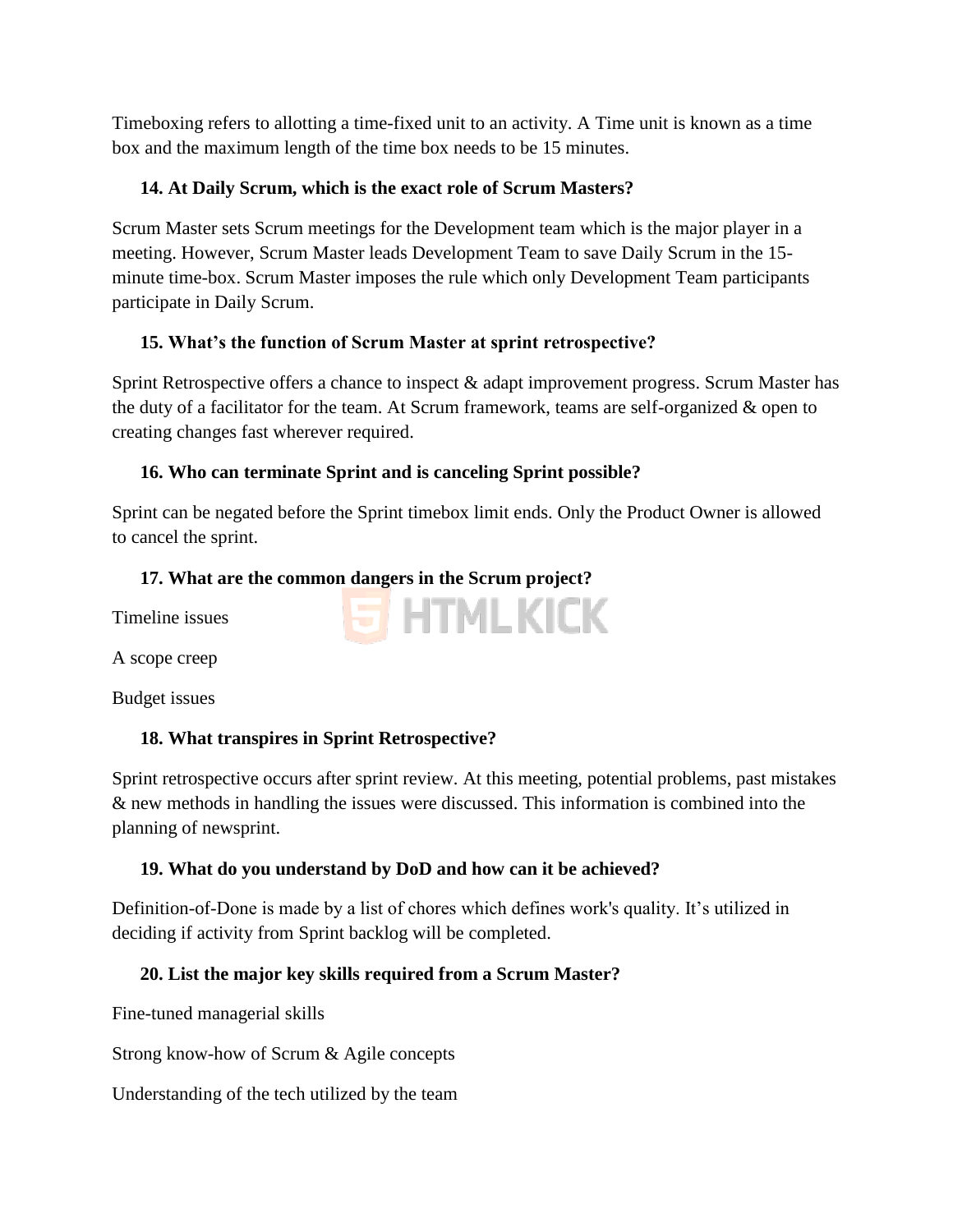Have the capability to handle clashes  $\&$  resolve them fast

Be able to teach  $&$  coach the team in following Scrum practices

Be a servant-leader

# **21. What's a Burndown & Burnup Chart?**

Burnup chart refers to a tool that is utilized to track the amount of task that is completed  $\&$  to represent the total amount of task that requires being through for some sprint/project.

The Burndown chart signifies how quick working via the user stories is. The chart shows total energy against work amount for every iteration.

# **22. What does INVEST refer to?**

This is a checklist or criteria that are utilized in an Agile environment for measuring the quality of the user story. Moreover, user stories are crucial to Agile progress because they assist developers to make product increments. It's an acronym that refers to



E

**INDEPENDENT** Reduced dependencies

**NEGOTIABLE** N

Describes the functionality, can be negotiated between the Team and PO

**VALUABLE** 

Provides value to the customer

**ESTIMABLE** Too big or too vague = not estimable

- **SMALL** S. Can be done in a Sprint by the team
	- **TESTABLE** Good acceptance criteria

When a user story doesn't meet these criteria it is rewritten or discarded.

# **23. How does Scrum Master follow Sprint progress?**

Scrum retrospectives

Daily-Scrum meetings

Sprint planning

Team velocity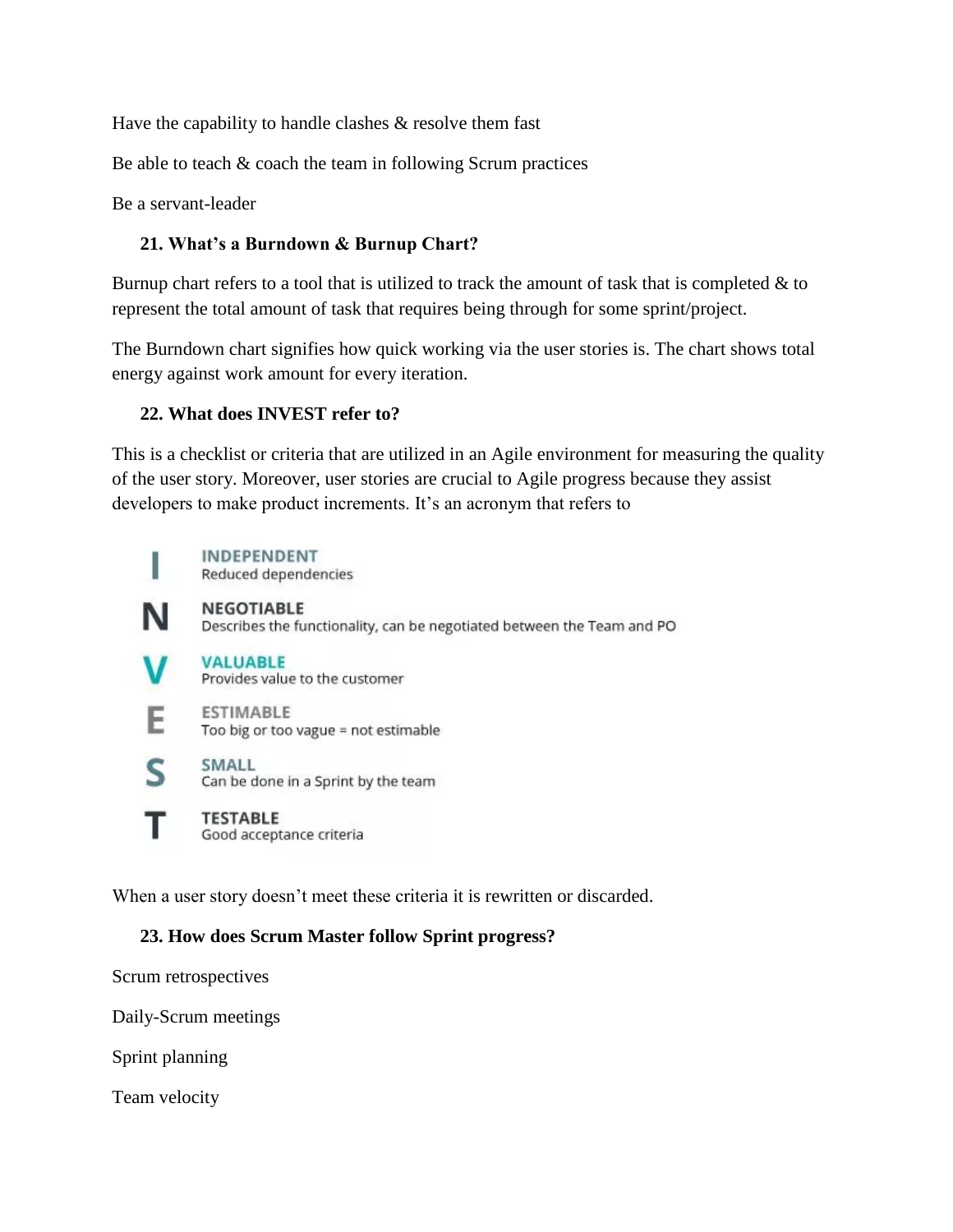Defect density

Escaped defects

Sprint burndown

## **24. What are elements of the best user story?**

A description

Performance criteria

Defined acceptance criteria

Tracking criteria

Every deliverable which pertains to the user interface

Dependencies

## **25. How does Scrum Master add value to sprint planning?**

Sprint planning seminar is among the important Scrum ceremonials where a Scrum team debates on which requirements to be conveyed in every sprint. The meeting makes a structure, defines backlogs, and sets deadlines.

Scrum Master is responsible for aiding sprint planning meetings. He/she ensures that a team gets to a meeting room, technical support, and adequate supplies. Scrum Master needs to timebox sprint planning-meeting dependent on sprint length

#### **26. How does a Scrum Master become a Servant Leader?**

"Servant leader" majorly focuses on service alignment which any leader needs to demonstrate.

Scrum Master requires being a facilitator, a mentor, or a guide, etc.

This assists the team with increased empowerment, involvement, etc.

#### **27. As Scrum Master how will you identify areas to be improved?**

Consistently converse with the Scrum team on what they anticipate from you. Inquire them where improvement is required. Run some special-sprint retrospective at yourself. Ask the team to highlight some of your shortcomings.

#### **28. How can you describe a release candidate?**

This is a functional program or software that's not yet set to be launched to the market for use. It's often known as a preview of the software. The major focus of the release candidate is the